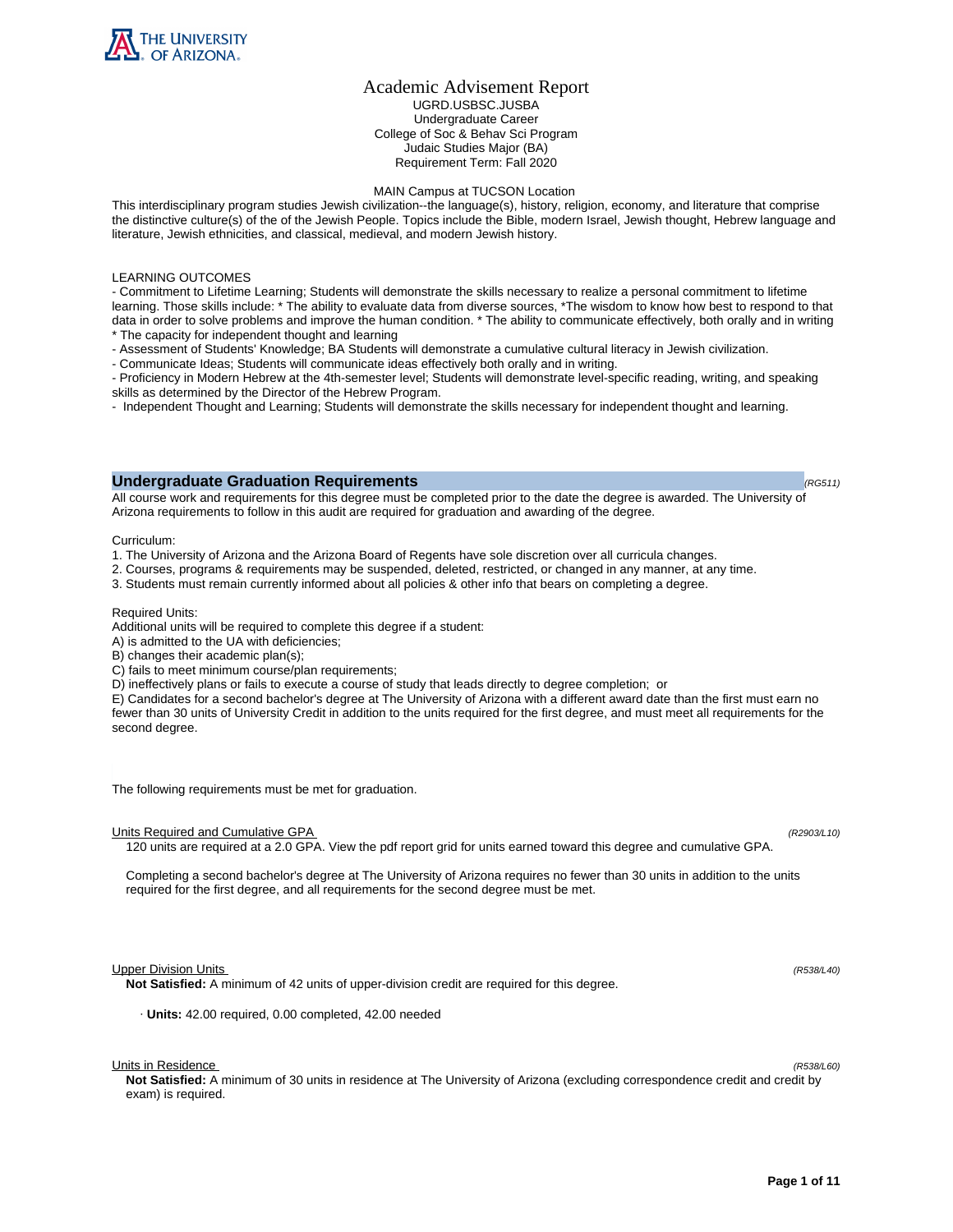

· **Units:** 30.00 required, 0.00 completed, 30.00 needed

Upper Division Units in Residence (R538/L65)

**Not Satisfied:** A minimum of 18 units of upper division credit in residence at the University of Arizona (excluding correspondence credit and credit by exam) is required.

· **Units:** 18.00 required, 0.00 completed, 18.00 needed

Correspondence and/or Exam Credit Limit (R2075/L10) (R2075/L10)

**Satisfied:** A maximum of 60 units of Correspondence Credit and/or Exam Credit may apply toward graduation.

· **Units:** 0.00 completed

Non Degree Seeking Limit (R838/L10)

A maximum of 15 units completed as a non-degree seeking student may be used for fulfilling undergraduate degree requirements.

Units exceeding this limit (shown below) must be subtracted from the units required towards the degree and graduation requirements.

Non-Community College Units (R1227/L10)

**Not Satisfied:** Non-Community College Units: While there is no limit to the total number of units of course work that may be transferred from an accredited community college to The University of Arizona, no more than 64 units from a 2-year institution may be applied toward the requirements for a bachelor's degree. Therefore, to reach the required 120 units for a bachelor's degree, a minimum of 56 units must be completed from 1) coursework at a 4-year institution, 2) approved credit by examination (refer to UA Catalog for approved examinations and scores), or 3) any combination thereof.

· **Units:** 56.00 required, 0.00 completed, 56.00 needed

Success Course Limit (R3297/L15) **Satisfied:** No more than 3 units will apply toward a student's graduation requirements. All Success courses taken can be seen below. Success Course units exceeding the 3 unit maximum must be subtracted from the total units, residency requirements and cumulative grade point average.

PE Activity Course Limit (R3297/L25)

**Satisfied:** No more than 3 units will apply toward a student's graduation requirements. All PE activity courses taken can be seen below. PE Activity units exceeding the 3 unit maximum must be subtracted from the total units, residency requirements and cumulative grade point average.

**Foundation Mathematics (RG1434) (RG1434) (RG1434) Not Satisfied:** Foundation Mathematics

GE General Math Strand (R2654) and the control of the control of the control of the control of the control of the control of the control of the control of the control of the control of the control of the control of the con

**Not Satisfied:** GE General Math Strand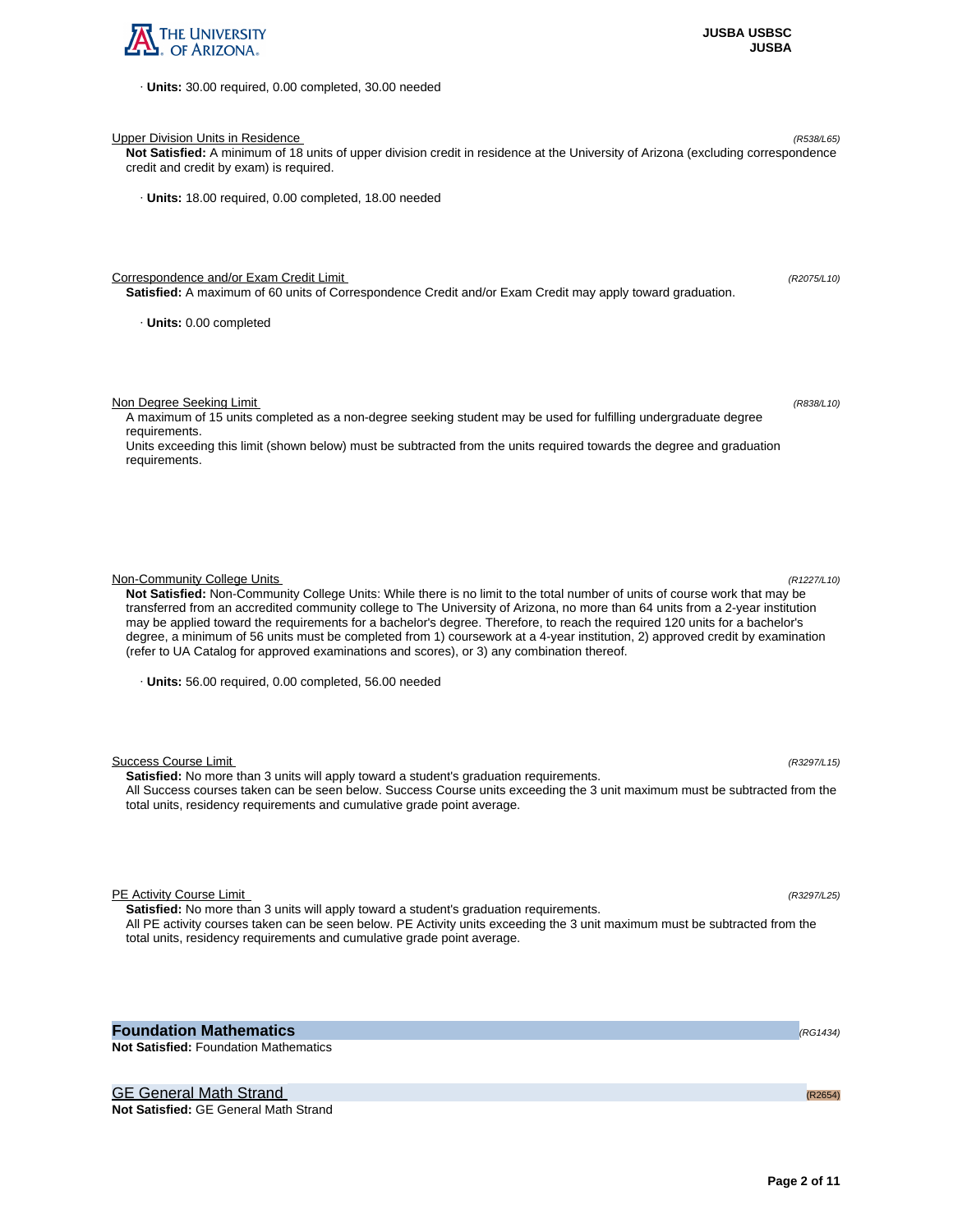

## GE General Math Strand (R2654/L10)

**Not Satisfied:** Complete 1 course.

· **Units:** 2.67 required, 0.00 completed, 2.67 needed

| Term | <b>Subject</b> | <b>Catalog Nbr</b> | Course Title | Grade | <b>Units</b> | <b>RptCd</b> | <b>RaDes</b> | <b>Type</b> |
|------|----------------|--------------------|--------------|-------|--------------|--------------|--------------|-------------|
|      |                |                    |              |       |              |              |              |             |

# **Courses Available**

ISTA 116, LING 123, MATH 105, MATH 106, MATH 107, MATH 108, MATH 109C, MATH 112, MATH 113, MATH 116, MATH 119A, MATH 120R, MATH 122B, MATH 125, MATH 129, MATH 163, MATH 223, MATH 263, SBS 200, (\*\*\*) (###), PHIL 110, AREC 239

| Undergraduate General Education and Foundation Requirements                                           | (RG507) |
|-------------------------------------------------------------------------------------------------------|---------|
| <b>Overall Requirement Not Satisfied: Undergraduate General Education and Foundation Requirements</b> |         |
|                                                                                                       |         |

# Foundation Composition (R532)

**Not Satisfied:** Complete 1 of the following 4 Foundation Composition options:

1. 3 Course Foundation Composition Sequence

2. 2 Course Foundation Composition Sequence

3. Honors Composition with grade of C or higher

4. Honors Composition with a grade of D and Second Semester Composition.

Please note: Students who earn a grade of D in Honors Composition may choose to repeat the course in order to earn a higher grade to satisfy the requirement. Please consult with your major advisor.

Mid-Career Writing Assessment - Complete 2nd semester English Composition with a B grade or higher. Students who do not earn a grade of B or better in 2nd semester English Composition must also satisfy a college or department writing requirement. Consult your major advisor if you do not earn a grade of B in 2nd semester English Composition.

Option 1: Foundation Composition - 3 Course Sequence (R532/L10)

**Not Satisfied:** Complete 3 courses. Complete ENGL 106 AND ENGL 101/107 AND ENGL 102/108.

· **Courses:** 3.00 required, 0.00 completed, 3.00 needed

| Term | Subject | Catalog Nbr   Course Title | Grade | Units   RptCd | <b>RgDes</b> | <b>Type</b> |
|------|---------|----------------------------|-------|---------------|--------------|-------------|
|      |         |                            |       |               |              |             |
|      |         |                            |       |               |              |             |
|      |         |                            |       |               |              |             |

# **Courses Available**

ENGL 101, ENGL 101A, ENGL 107, ENGL 107A, (\*\*\*) (###), ENGL 102, ENGL 108, ENGL 106

## OR Option 2: Foundation Composition - 2 Course Sequence (R532/L20)

**Not Satisfied:** Complete 2 courses. Complete ENGL 101/107 AND ENGL 102/108

· **Courses:** 2.00 required, 0.00 completed, 2.00 needed

| <b>Term</b> | Subject | Catalog Nbr   Course Title | Grade | Units   RptCd | RaDes | <b>Type</b> |
|-------------|---------|----------------------------|-------|---------------|-------|-------------|
|             |         |                            |       |               |       |             |
|             |         |                            |       |               |       |             |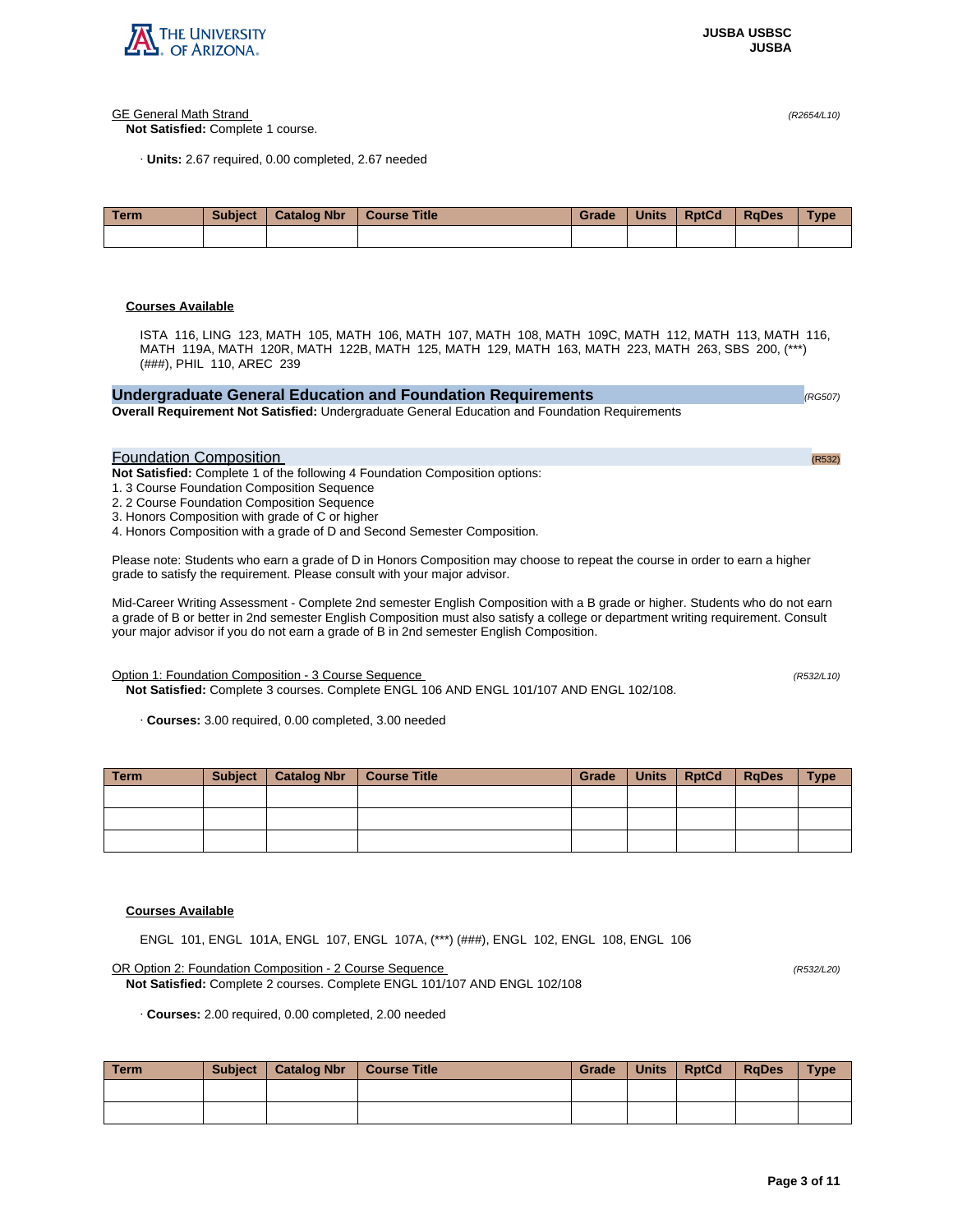

ENGL 101, ENGL 101A, ENGL 107, ENGL 107A, (\*\*\*) (###), ENGL 102, ENGL 108

OR Option 3: Honors Composition (R532/L40)

**Not Satisfied:** Complete 1 course with a C or better.

· **Courses:** 1.00 required, 0.00 completed, 1.00 needed

| <b>Term</b> | <b>Subject</b> | Catalog Nbr | Course Title | Grade | <b>Units</b> | <b>RptCd</b> | <b>RaDes</b> | Type |
|-------------|----------------|-------------|--------------|-------|--------------|--------------|--------------|------|
|             | <b>ENGL</b>    | 109H        |              |       |              |              |              |      |

## **Courses Available**

ENGL 109H

# Foundation Second Language - Fourth Semester Proficiency (R519)

**Not Satisfied:** Credit will not be given for a course at an equivalent or lower level than prior language credit earned. Course must be taken for a grade, not for pass/fail.

Demonstrate fourth semester proficiency in a second language by completing one of the following:

1. Complete a Fourth Semester Language Course with a grade of C or higher.

2. Complete Arabic 401 and 1 course with a grade of C of higher from Arabic 424B, 427B or 430B.

3. Pass a language proficiency examination at the fourth semester level

## Option 1: Fourth Semester Language Course (R519/L10) (R519/L10)

**Not Satisfied:** Complete 1 course with a grade of C or better.

Not from: FREN 325, 373, 375, 393, 399, 399H, 414, 448, 453, HIST 465D, ITAL 330A, 330B, 330C, 330D, 399, 399H, SPAN 397W, 406A, 414, 423A, 423B, 465C, 465D, TTE 414.

Courses used to fulfill this requirement may also be used to fulfill other requirements.

· **Courses:** 1.00 required, 0.00 completed, 1.00 needed

| Term. | <b>Subject</b> | <b>Catalog Nbr</b> | <b>Course Title</b> | Grade | <b>Units</b> | <b>RptCd</b> | RaDes | <b>Type</b> |
|-------|----------------|--------------------|---------------------|-------|--------------|--------------|-------|-------------|
|       |                |                    |                     |       |              |              |       |             |

# **Courses Available**

AIS 204B, ARB 402, ARB 405, ARB 406, ARB 407, ARB 408, CHN 202, CHN 301, CHN 302, CHN 415, CHN 417, CHN 422, CHN 423, CRL 202, CRL 202-SA, CRL 301, CRL 301-SA, CRL 302, CRL 397A, CRL 497A, FREN 202, FREN 212, FREN 301, FREN 302, FREN 320, FREN 410, FREN 420, GER 202, GER 211, GER 301, GER 303, GER 311, GRK 202, GRK 204, GRK 212, GRK 402, GRK 412, GRK 424, ITAL 202, ITAL 202Z, ITAL 301, ITAL 302, ITAL 310, ITAL 320, JPN 202, JPN 301, JPN 302, JPN 405, JPN 421, JPN 422, JUS 203B, JUS 303A, JUS 303B, KOR 202, LAS 330, LAS 381, LAS 425, LAS 481, LAS 482, LAT 202, LAT 212, LAT 400, LAT 401, LAT 405, LING 204B, MAS 381, MAS 481, MAS 482, MENA 203B, MENA 303A, MENA 303B, PHIL 412, PORT 350, PORT 425, PRS 402, PRS 403, PRS 404, PRS 407, PRS 408, RSSS 202, RSSS 301, RSSS 302, RSSS 308, SERP 431B, SPAN 202, SPAN 203, SPAN 206, SPAN 251, SPAN 253, SPAN 323, SPAN 325, SPAN 330, SPAN 333, SPAN 381, SPAN 399, SPAN 425, SPAN 450, SPAN 481, SPAN 482, TURK 402, TURK 403, TURK 404, TURK 407, TURK 408

#### OR Option 2: Arabic Language (R519/L20)

**Not Satisfied:** Complete ARB 401, Intermediate Arabic, plus one additional course from ARB 424B, 427B, 439B, 484B.

· **Courses:** 1.00 required, 0.00 completed, 1.00 needed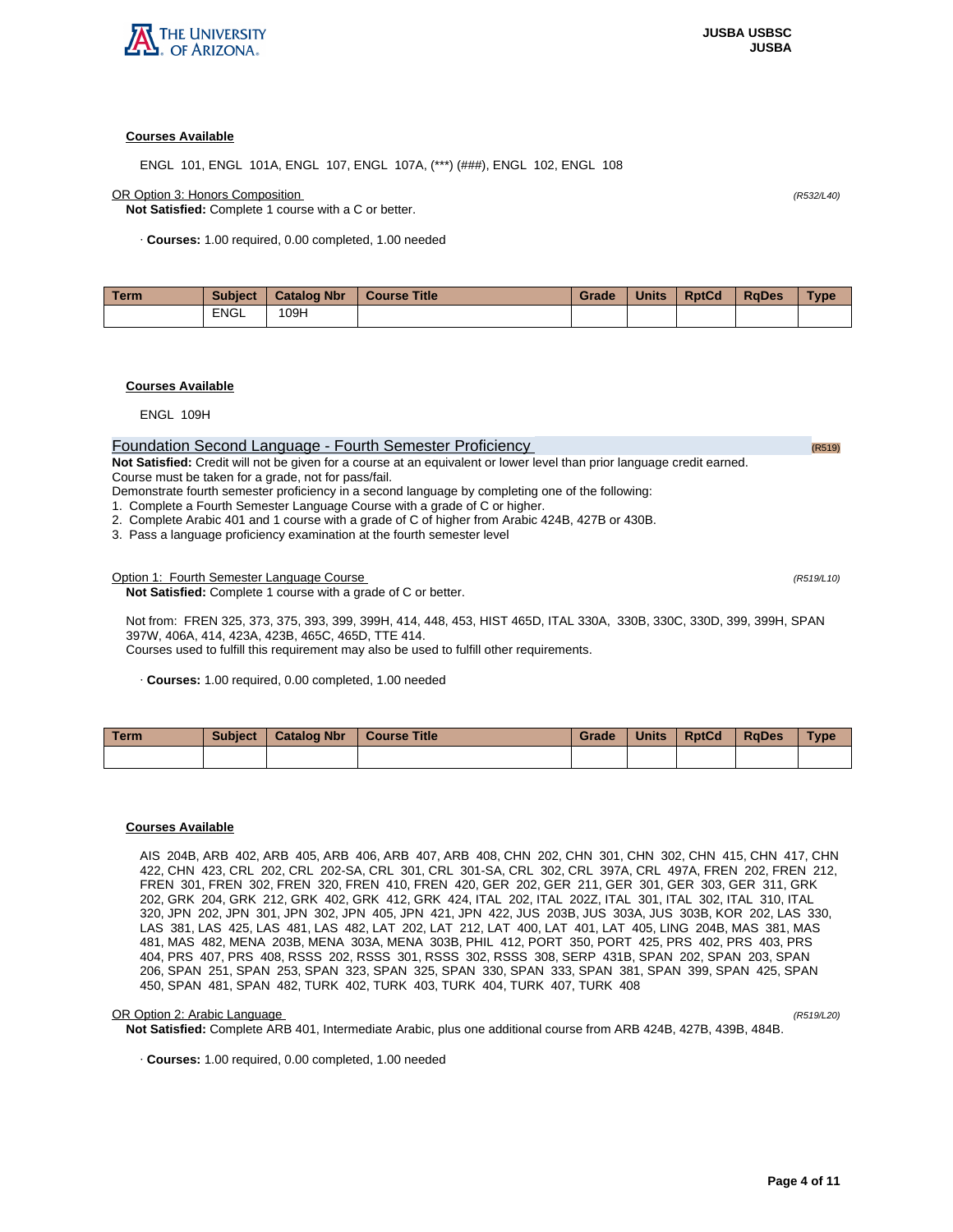

| Term |            | Subject   Catalog Nbr   Course Title | Grade | Units | RptCd | <b>RaDes</b> | Type |
|------|------------|--------------------------------------|-------|-------|-------|--------------|------|
|      | <b>ARB</b> | 401                                  |       |       |       |              |      |

ARB 401

AND Option 2: Additional Arabic Courses (R519/L30)

**Not Satisfied:** Complete one additional course with a grade of C or better from ARB 424B, 427B, 439B, 484B.

· **Courses:** 1.00 required, 0.00 completed, 1.00 needed

| Term. | <b>Subject</b> | <b>Catalog Nbr</b> | <b>Course Title</b> | Grade | <b>Units</b> | <b>RptCd</b> | <b>RaDes</b> | <b>Type</b> |
|-------|----------------|--------------------|---------------------|-------|--------------|--------------|--------------|-------------|
|       |                |                    |                     |       |              |              |              |             |

## **Courses Available**

ARB 424B, ARB 427B, ARB 439B, ARB 484B

#### General Education Tier I (R522) And the Contract of the Contract of the Contract of the Contract of the Contract of the Contract of the Contract of the Contract of the Contract of the Contract of the Contract of the Contra

**Overall Requirement Not Satisfied:** Complete each of the following areas.

Tier I Individuals & Societies/150s (R522/L10)

**Not Satisfied:** Complete 2 courses, 6 units total. Transfer students with quarter system credits may satisfy Tier One requirements with 2 courses and 5.34 units.

- · **Units:** 5.34 required, 0.00 completed, 5.34 needed
- · **Courses:** 2.00 required, 0.00 completed, 2.00 needed

| Term | Subject   Catalog Nbr   Course Title | Grade | <b>Units</b> | <b>RptCd</b> | RaDes | <b>Type</b> |
|------|--------------------------------------|-------|--------------|--------------|-------|-------------|
|      |                                      |       |              |              |       |             |
|      |                                      |       |              |              |       |             |

#### **Courses Available**

(\*\*\*) (###), AFAS 150B1, ANTH 150B1, ART 150B1, ART 150B2, EAS 150B1, EDP 150B1, ENGL 150B1, ENGL 150B2, ESOC 150B1, FREN 150B1, FSHD 150B1, FTV 150B1, GEOG 150B1, GEOG 150B2, GEOG 150S1, GER 150B1, GWS 150B1, GWS 150B2, GWS 150B3, GWS 150B4, GWS 150B5, HNRS 150B1, HNRS 150B2, HUMS 150B1, ITAL 150B1, LAR 150B1, LAS 150B1, MAS 150B1, MAS 150B2, MIS 150B1, PAH 150B1, PHIL 150B1, POL 150B1, RCSC 150B1, RCSC 150B2, RELI 150B1, RSSS 150B1, RSSS 150B2, SOC 150B1, SOC 150B2, SPAN 150B1, SPAN 150B2, TLS 150B1, AED 150A1, ANTH 150A1, ART 150A1, ENGL 150A1, GER 150A1, HWRS 150A1, LING 150A1, MIS 150A1, PAH 150A1, PAH 150A2, PAH 150A3, PHIL 150A1, POL 150A1, PSY 150A1, AED 150C1, ANTH 150C1, AREC 150C1, AREC 150C2, AREC 150C3, CLAS 150C1, ECON 150C1, FIN 150C1, FREN 150C1, GEOG 150C1, HIST 150C1, HIST 150C2, HIST 150C3, HIST 150C4, HIST 150C5, HIST 150C6, HNRS 150C1, HPS 150C1, ITAL 150C1, JOUR 150C1, LAS 150B2, LING 150C1, MAS 150C1, MENA 150C1, NSC 150C1, PHIL 150C1, PLP 150C1, POL 150C1, POL 150C2, POL 150C3, PPEL 150C1, RNR 150C1, SOC 150C1, SOC 150C2, TLS 150C1, PHIL 150A2

#### Tier I Natural Sciences/170s (R522/L20)

**Not Satisfied:** Complete 2 courses, 6 units total. Transfer students with quarter system credits may satisfy Tier One requirements with 2 courses and 5.34 units.

· **Units:** 5.34 required, 0.00 completed, 5.34 needed

· **Courses:** 2.00 required, 0.00 completed, 2.00 needed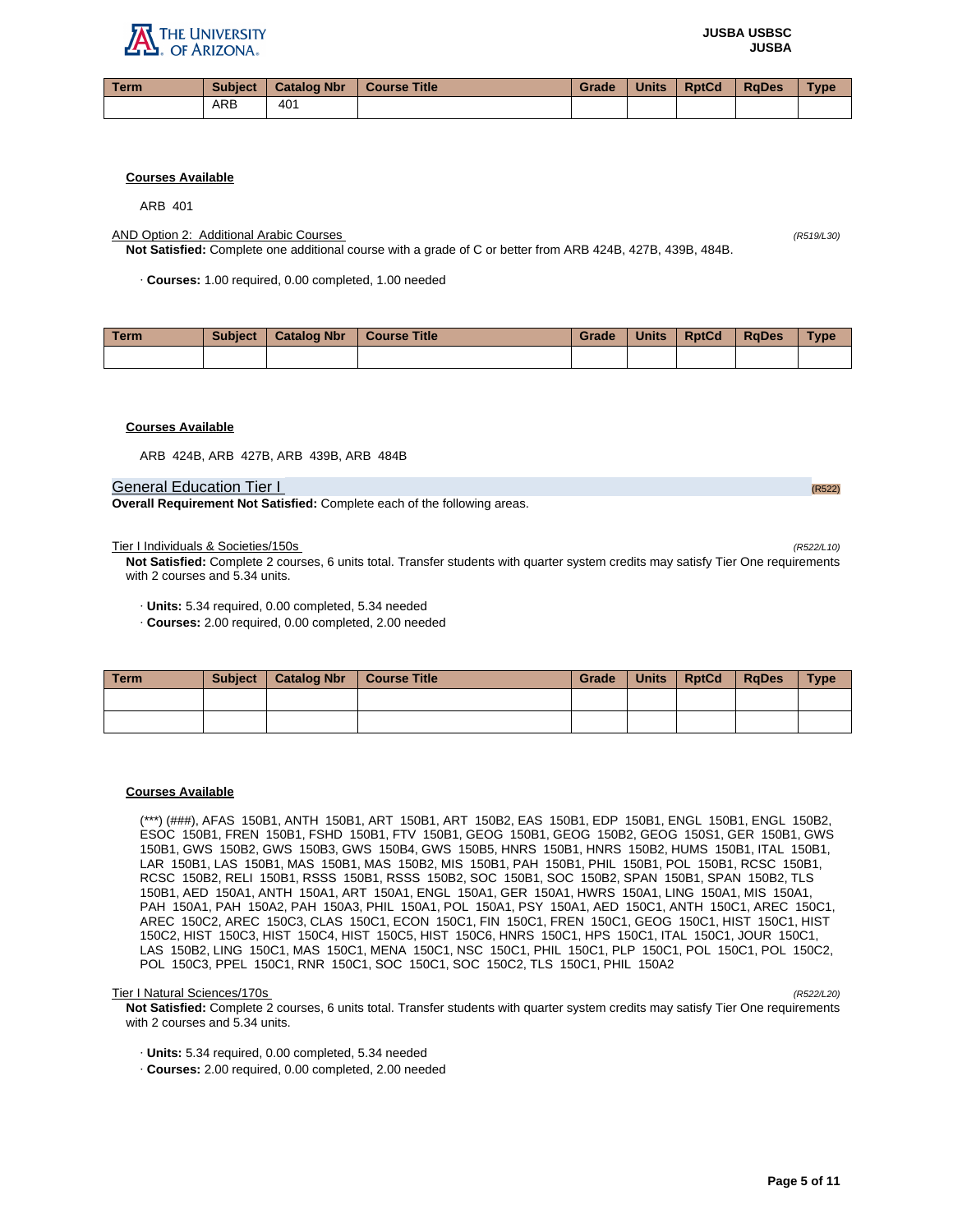

| Term | Subject   Catalog Nbr | <b>Course Title</b> | Grade | <b>Units</b> | <b>RptCd</b> | <b>RaDes</b> | <b>Type</b> |
|------|-----------------------|---------------------|-------|--------------|--------------|--------------|-------------|
|      |                       |                     |       |              |              |              |             |
|      |                       |                     |       |              |              |              |             |

Physical Sciences, AGTM 170A1, ASTR 170A1, ASTR 170S1, ATMO 170A1, BE 170A1, BE 170A2, ENVS 170A1, GC 170A1, GEOG 170A1, GEOS 170A1, HNRS 170A1, HWRS 170A1, MSE 170A1, MSE 170A2, PHYS 170A1, PTYS 170A1, PTYS 170S1, AME 170B1, ASTR 170B1, ASTR 170B2, OPTI 170B1, PTYS 170B2, ANTH 170C1, ANTH 170C2, ECOL 1BCIE, ECOL 170C1, ECOL 170C2, ECOL 170C3, ENTO 170C2, GEOS 170C1, HNRS 170C1, MCB 170C1, NSC 170C1, NSC 170C2, NSCS 170C1, PLS 170C1, PLS 170C2, PLS 170C3, RNR 170C1

## Tier I Traditions & Cultures/160s (R522/L30)

**Not Satisfied:** Complete 2 courses, 6 units total. Transfer students with quarter system credits may satisfy Tier One requirements with 2 courses and 5.34 units.

- · **Units:** 5.34 required, 0.00 completed, 5.34 needed
- · **Courses:** 2.00 required, 0.00 completed, 2.00 needed

| Term | <b>Subject</b> | <b>Catalog Nbr</b> | Course Title | Grade | <b>Units</b> | <b>RptCd</b> | RaDes | <b>Type</b> |
|------|----------------|--------------------|--------------|-------|--------------|--------------|-------|-------------|
|      |                |                    |              |       |              |              |       |             |
|      |                |                    |              |       |              |              |       |             |

## **Courses Available**

(\*\*\*) (###), AFAS 160A1, AFAS 160A2, AIS 160A1, ANTH 160A1, ANTH 160A2, ART 160A1, EAS 160A1, EAS 160A2, EAS 160A3, EAS 160A4, EAS 160A5, ENGL 160A1, ENGL 160A2, FREN 160A1, GER 160A1, HIST 160A1, HIST 160A2, MAS 160A1, MENA 160A1, MENA 160A2, POL 160A1, RELI 160A1, CLAS 160B1, DNC 160B1, ENGL 160B1, HIST 160B1, HIST 160B2, ITAL 160B1, POL 160B1, ARC 160C1, DNC 160C1, GER 160C1, GWS 160C1, HIST 160C1, POL 160C1, RSSS 160C1, RSSS 160C2, SPAN 160C1, ACBS 160D1, AFAS 160D1, ANTH 160D2, ANTH 160D3, ARC 160D1, ART 160D1, ART 160D2, ART 160D3, CLAS 160D2, CLAS 160D3, ENGL 160D1, ENGL 160D2, ENTO 160D1, GER 160D1, GER 160D2, HIST 160D1, HNRS 160D1, HNRS 160D2, HNRS 160D3, HNRS 160D4, ITAL 160D1, JUS 160D1, MUS 160D1, PAH 160D1, PAH 160D2, PAH 160D3, PAH 160D4, PAH 160D5, PHIL 160D1, PHIL 160D2, PHIL 160D3, POL 160D1, RELI 160D1, RELI 160D2, RELI 160D3, RELI 160D4, RELI 160D5, RELI 160D6, RNR 160D1, RSSS 160D1, SPAN 160D1, TAR 160D1

## General Education Tier II (R528) (R528) (R528) (R528) (R528) (R528) (R528) (R528)

**Overall Requirement Not Satisfied:** Complete each of the following areas.

Tier II Arts (R528/L10)

**Not Satisfied:** Complete 1 course, 3 units total. Transfer students with quarter system credits may satisfy Tier Two requirements with 2.67 units.

· **Units:** 2.67 required, 0.00 completed, 2.67 needed

· **Courses:** 1.00 required, 0.00 completed, 1.00 needed

| Term | <b>Subject</b> | <b>Catalog Nbr</b> | Course Title | Grade | <b>Units</b> | <b>RptCd</b> | RaDes | <b>Type</b> |
|------|----------------|--------------------|--------------|-------|--------------|--------------|-------|-------------|
|      |                |                    |              |       |              |              |       |             |

# **Courses Available**

AFAS 218, AFAS 318, AFAS 371, ANTH 318, ARC 304, ARC 325, ARE 130, ARH 201, ARH 202, ARH 203, ARH 312, ARH 314, ARH 315, ARH 316A, ARH 316B, ARH 319, ARH 320, ARH 321, ARH 322, ARH 324, ARH 325, ARH 329, ART 203, ART 242, ART 282, ART 329, ART 358, CLAS 310, CLAS 329, DNC 100, DNC 101, DNC 112A, DNC 112B, DNC 112C, DNC 143, DNC 144A, DNC 144B, DNC 144C, DNC 152A, DNC 152B, DNC 152C, DNC 175, DNC 176A,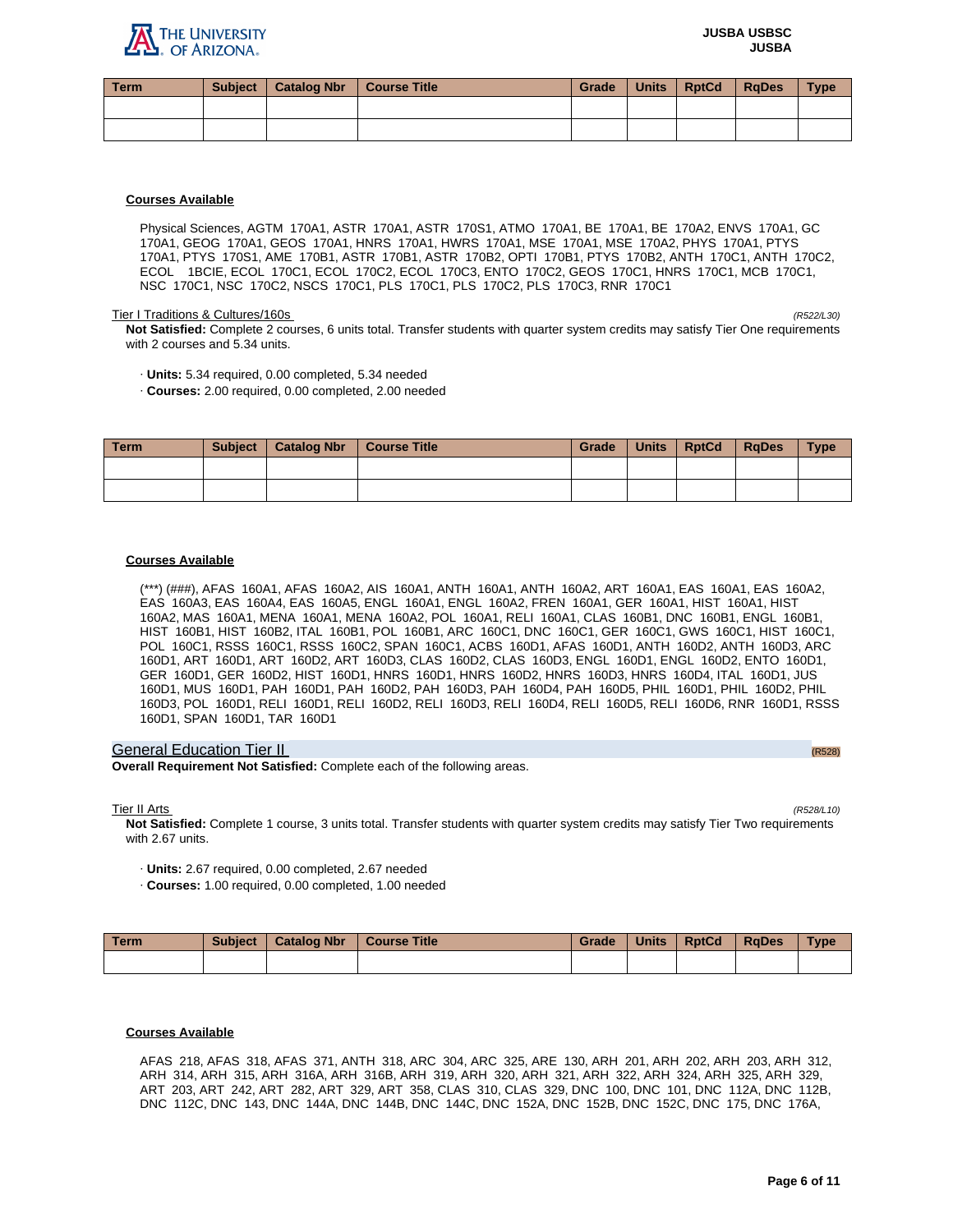

DNC 176B, DNC 177C, DNC 177D, DNC 178A, DNC 178B, DNC 178C, DNC 179A, DNC 200, DNC 276A, ENGL 201, ENGL 209, ENGL 210, ENGL 300, ENGV 300, FTV 352, FTV 375, HNRS 203H, HNRS 216, HNRS 218, HNRS 220, HNRS 222, ISTA 301, JPN 245, LAS 322, LAS 337, MAS 337, MUS 100, MUS 101A, MUS 107, MUS 108, MUS 109, MUS 206, MUS 231, MUS 328, MUS 334, MUS 335, MUS 337, MUS 344, MUS 360, RELI 227, RELI 240, RELI 345, TAR 100, TAR 103, TAR 303, (\*\*\*) (###)

#### Tier II Individual & Societies (R528/L30)

**Not Satisfied:** Complete 1 course, 3 units total. Transfer students with quarter system credits may satisfy Tier Two requirements with 2.67 units. Prerequisite course work in Tier 1 Individuals and Societies (INDV) must be completed prior to taking.

· **Units:** 2.67 required, 0.00 completed, 2.67 needed

· **Courses:** 1.00 required, 0.00 completed, 1.00 needed

| Term | <b>Subject</b> | <b>Catalog Nbr</b> | <b>Course Title</b> | Grade | <b>Units</b> | <b>RptCd</b> | <b>RaDes</b> | <b>Type</b> |
|------|----------------|--------------------|---------------------|-------|--------------|--------------|--------------|-------------|
|      |                |                    |                     |       |              |              |              |             |

## **Courses Available**

AED 210, AED 408, AFAS 220, AFAS 223, AFAS 260, AFAS 280, AFAS 304A, AFAS 304B, AFAS 305, AFAS 306, AFAS 310, AFAS 340, AFAS 345, AFAS 376, AFAS 378, AFAS 444, AGTM 380, AIS 200, AIS 210, AIS 220, AIS 346, AIS 347, ALC 309, ANTH 202, ANTH 203, ANTH 204, ANTH 220, ANTH 280, ANTH 307, ANTH 314, ANTH 316, ANTH 317, ANTH 320, ANTH 323, ANTH 325, ANTH 330, ANTH 339, ANTH 346, ANTH 347, ANTH 358, ANTH 373, ANTH 380, ANTV 307, APCV 301, ARE 201, AREC 210, AREC 365, CHS 202, CLAS 240, CLAS 305, CLAS 306, CLAS 323, CLAS 362, EAS 202, EAS 280, ECON 200, ECON 205, EDL 200, EDP 200, ENGL 347, ENVS 310, ESOC 210, FCM 201, FCSC 302, FOOD 360, FREN 230, FREN 231, FSHD 200, FSHD 347, GEOG 205, GEOG 210, GEOG 250, GEOG 251, GEOG 252, GEOG 256, GEOG 270, GEOG 350, GEOG 367, GEOG 380, GER 244, GER 274, GER 327, GPSV 365, GWS 240, GWS 260, GWS 306, GWS 316, GWS 323, GWS 328, GWS 362, HED 350, HIST 246, HIST 306, HIST 362A, HIST 362B, HIST 370A, HIST 370B, HNRS 204H, HNRS 205H, HNRS 206H, HNRS 217, HNRS 221, HPS 300, HPS 387, HPS 444, HUMS 205, HUMS 376, ISTA 263, ITAL 231, ITAL 330D, JOUR 305, JOUR 360, JPN 362A, JPN 362B, JUS 370A, JUS 370B, KOR 245, KOR 352, LAR 350, LAS 204, LAS 230, LAS 251, LAS 280, LAS 310, LAS 312, LAS 316, LAS 317, LAS 345, LAW 389, LING 210, LING 211, LING 330, MAS 265, MAS 317, MAS 365, MCB 310, MENA 251, MENA 330, MENA 334, NAFS 365, NSC 255, PA 205, PA 250, PA 312, PA 323, PAH 240, PAH 310, PAH 320, PAH 330, PAH 350, PAH 372, PHIL 205, PHIL 211, PHIL 214, PHIL 223, PHIL 233, PHIL 241, PHIL 246, PHIL 250, PHIL 264, PHIL 323, PHIL 326, PHIL 345, PHIL 346, PHIL 347, PHIL 348, PHPM 310, PLG 202, PLG 211, PLG 256, POL 201, POL 202, POL 203, POL 204, POL 209, POL 250, POL 312, POL 345, PORT 280, PPEL 205, PPEL 210, PSY 200, PSY 216, PSY 240, PSY 277, RCSC 204, RELI 233, RELI 235, RELI 301, RELI 302, RELI 305, RELI 306, RELI 316, RELI 323, RELI 326, RELI 330, RELI 334, RELI 360, RELI 370A, RELI 370B, RNR 200, RNR 256, RSSS 275, RSSS 305, RSSS 306, RSSS 315, RSSS 320, RSSS 328, SERP 200, SLHS 255, SOC 202, SOC 220, SOC 260, SOC 280, SOC 320, SOC 355, SOC 357, SOC 367, SPAN 211, SPAN 220, SPAN 280, TLS 200, TLS 204, TLS 239, TLS 240, TLS 353, (\*\*\*) (###)

#### Tier II Natural Sciences (R528/L40)

**Not Satisfied:** Complete 1 course, 3 units total. Transfer students with quarter system credits may satisfy Tier Two requirements with 2.67 units. Prerequisite course work in Tier 1 (NATS) must be completed prior to taking.

· **Units:** 2.67 required, 0.00 completed, 2.67 needed

· **Courses:** 1.00 required, 0.00 completed, 1.00 needed

| Term | Subject | Catalog Nbr   Course Title | Grade | Units   RptCd | RaDes | <b>Type</b> |
|------|---------|----------------------------|-------|---------------|-------|-------------|
|      |         |                            |       |               |       |             |

# **Courses Available**

ACBS 310, ANTH 201, ANTH 257A, ANTH 257B, ANTH 258, ANTH 261, ANTH 324, ANTH 326, ANTH 327, ANTH 364, ANTV 364, ASTR 201, ASTR 202, ASTR 203, ASTR 204, ASTR 206, ASTR 208, ASTR 214, ATMO 325, ATMO 336, CHEM 257A, ECOL 206, ECOL 220, ECOL 223, ECOL 230, ECOL 250, ECOL 280, ECOL 310, ENGR 225, ENGR 257A, ENGR 257B, ENGR 258, ENTO 310, ENVS 210, GEOG 220, GEOG 230, GEOG 240, GEOS 212, GEOS 214, GEOS 216, GEOS 218, GEOS 220, GEOS 222, HNRS 202H, HNRS 219, HWRS 201, HWRS 202, HWRS 203, HWRS 204, MCB 239, MCB 261, MIC 204, MIC 310, MNE 201, MSE 220, MSE 225, MSE 257A, MSE 257B, MSE 258, NSC 310, NSC 353, NSC 375, OPTI 200, PHIL 305, PHIV 305, PHYS 200, PSY 220, PTYS 206, PTYS 212, PTYS 214, SCI 203, SLHS 261, SLHS 263, SLHS 267, SLHS 270, SLHS 362, TLS 201, WFSC 223, (\*\*\*) (###)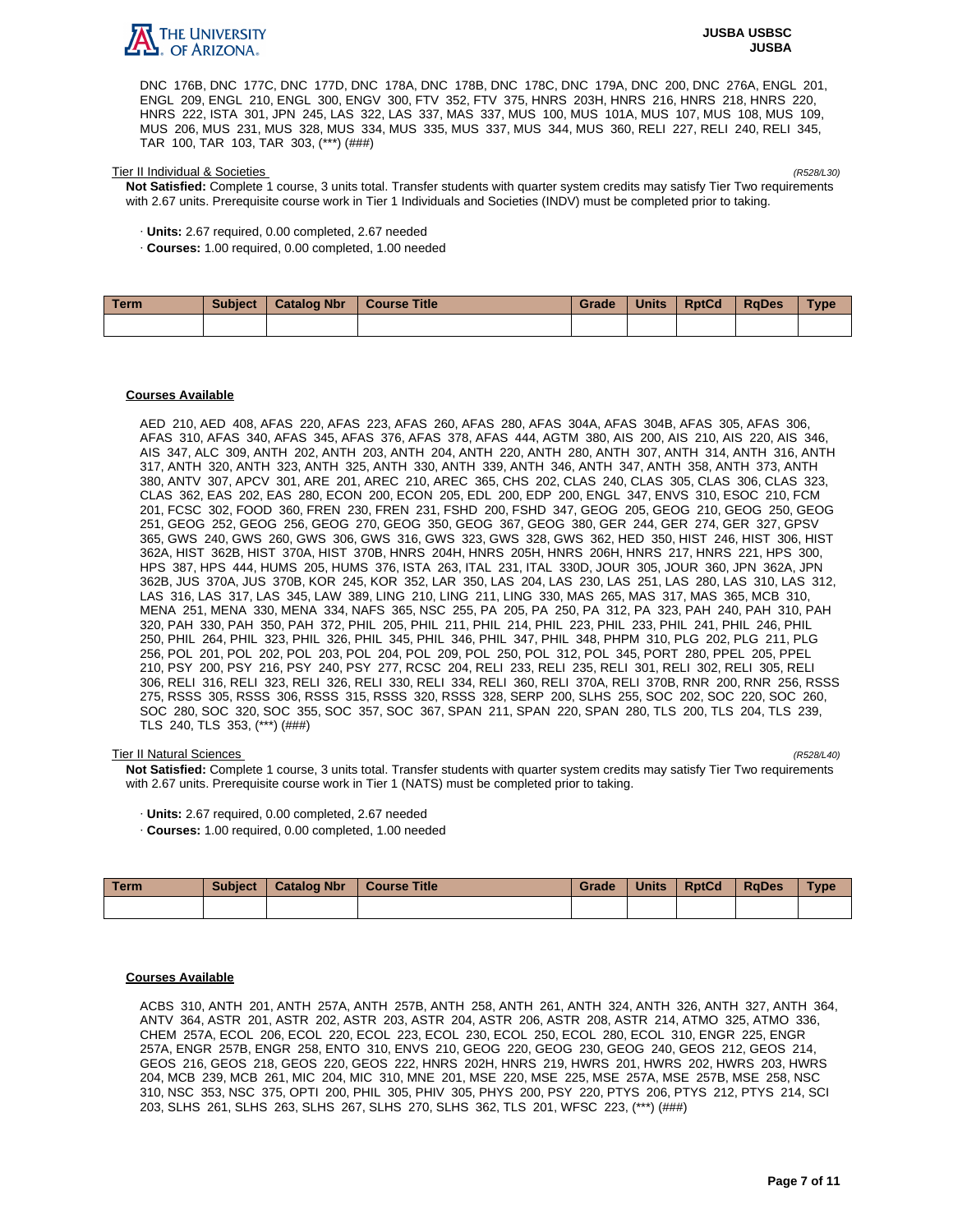

# **Diversity Emphasis Course (R531) Diversity Emphasis Course (R531)**

**Not Satisfied:** One course must be taken that focuses on Gender, Race, Class, Ethnicity, Sexual Orientation or Non-Western Area Studies.

Courses used to fulfill this requirement may also be used to fulfill other requirements.

**Diversity Emphasis Course** (R531/L10)

**Not Satisfied:** General Education Diversity Emphasis Course: Gender, Race, Class, Ethnicity, Sexual Orientation or Non-Western Area Studies.

· **Courses:** 1.00 required, 0.00 completed, 1.00 needed

| Term | <b>Subject</b> | <b>Catalog Nbr</b> | <b>Course Title</b> | <b>Grade</b> | <b>Units</b> | <b>RptCd</b> | <b>RaDes</b> | <b>Type</b> |
|------|----------------|--------------------|---------------------|--------------|--------------|--------------|--------------|-------------|
|      |                |                    |                     |              |              |              |              |             |

#### **Courses Available**

AED 408, AFAS 150B1, AFAS 160A1, AFAS 160A2, AFAS 218, AFAS 220, AFAS 222, AFAS 223, AFAS 230, AFAS 245, AFAS 249, AFAS 255, AFAS 260, AFAS 302, AFAS 304A, AFAS 304B, AFAS 306, AFAS 310, AFAS 311D, AFAS 314, AFAS 318, AFAS 330, AFAS 335, AFAS 340, AFAS 342, AFAS 345, AFAS 365, AFAS 371, AFAS 373, AFAS 374, AFAS 376, AFAS 377, AFAS 381, AFAS 444, AFAS 467, AFAS 468, AIS 160A1, AIS 200, AIS 210, AIS 212, AIS 220, AIS 346, AIS 347, AIS 381, AIS 467, ANTH 150A1, ANTH 160A1, ANTH 160A2, ANTH 201, ANTH 202, ANTH 203, ANTH 220, ANTH 222, ANTH 307, ANTH 314, ANTH 318, ANTH 320, ANTH 323, ANTH 325, ANTH 330, ANTH 339, ANTH 346, ANTH 347, ANTH 358, ANTH 375, ANTH 402, ANTH 450, ANTH 467, ANTV 307, ANTV 375, ARH 203, ART 160A1, CHN 245, CHN 251, CHN 276, CHN 331, CHN 341, CHN 345, CHN 419, CHN 420, CHN 429, CHN 468, CHN 482, CHN 483, CHS 202, CLAS 150C1, CLAS 323, CLAS 362, DNC 177C, DNC 177D, DNC 178A, DNC 178B, DNC 178C, DNC 179A, EAS 130, EAS 160A1, EAS 160A2, EAS 160A3, EAS 160A4, EAS 160A5, EAS 201, EAS 202, EAS 280, EAS 333, EAS 358, EAS 359, EAS 402, EAS 484, EAS 496C, ENGL 150B2, ENGL 160A1, ENGL 160A2, ENGL 228, ENGL 229, ENGL 230, ENGL 245, ENGL 342, ENGL 377, ENGL 429, ENVS 310, FCM 201, FREN 150B1, FREN 150C1, FREN 160A1, FREN 230, FREN 231, FREN 245, FREN 249, FREN 314, FREN 373, FREN 374, FTV 150B1, FTV 251, GEOG 205, GEOG 210, GEOG 251, GEOG 252, GEOG 311D, GEOG 311E, GER 160A1, GER 274, GER 278, GER 373, GER 376, GWS 150B5, GWS 200, GWS 240, GWS 253, GWS 254, GWS 260, GWS 306, GWS 323, GWS 324, GWS 328, GWS 330, GWS 335, GWS 342, GWS 362, GWS 373, GWS 402, GWS 427, GWS 448, GWS 459, GWS 468, HIST 160A1, HIST 160A2, HIST 253, HIST 254, HIST 272, HIST 276, HIST 277A, HIST 278, HIST 306, HIST 307, HIST 370A, HIST 370B, HIST 372A, HIST 372B, HIST 482, HNRS 160D4, HNRS 204H, HPS 387, HPS 444, HUMS 150B1, HUMS 205, HUMS 376, HUSV 310, ITAL 150B1, ITAL 150C1, ITAL 231, ITAL 330B, ITAL 330D, JOUR 360, JPN 220, JPN 245, JPN 272, JPN 304, JPN 308, JPN 310, JPN 311, JPN 314, JPN 402, JPN 411, JPN 412, JPN 440, JPN 441, JPN 446A, JPN 446B, JPN 450, JPN 485, JPN 486, JPN 489, JPN 495B, JPN 496A, JPN 496C, JUS 325, JUS 370A, JUS 370B, JUS 372A, JUS 372B, JUS 376, KOR 245, KOR 251, LAS 251, LAS 310, LAS 312, LAS 335, LAS 337, LAS 345, LAW 389, LING 210, LING 304, LING 330, LING 402, LING 411, LING 412, LING 419, LING 420, LING 496C, MAS 160A1, MAS 265, MAS 330, MAS 337, MAS 365, MAS 467, MENA 160A1, MENA 160A2, MENA 251, MENA 277A, MENA 311E, MENA 330, MENA 334, MENA 372A, MENA 372B, MENA 375, MENA 441, MIS 150B1, MNE 201, MUS 109, MUS 231, MUS 334, MUS 335, MUS 337, MUS 344, NESV 375, PA 312, PAH 160D1, PAH 160D2, PAH 220, PAH 221, PAH 260, PAH 310, PHIL 222, PHIL 223, PHIL 325, PHIL 330, POL 160A1, POL 312, POL 330, POL 335, POL 345, POL 441, POL 464, POL 468, POL 476, PSY 216, RELI 130, RELI 160A1, RELI 160D4, RELI 160D5, RELI 160D6, RELI 210, RELI 212, RELI 220, RELI 230, RELI 235, RELI 240, RELI 277A, RELI 301, RELI 302, RELI 303, RELI 308, RELI 314, RELI 323, RELI 324, RELI 330, RELI 331, RELI 333, RELI 334, RELI 335, RELI 345, RELI 350, RELI 358, RELI 359, RELI 360, RELI 363, RELI 367, RELI 370A, RELI 370B, RELI 372A, RELI 372B, RELI 381, RELI 402, RELI 483, RELI 484, RELI 485, RELI 486, RELI 489, RSSS 150B2, RSSS 212, RSSS 305, RSSS 315, RSSS 320, RSSS 328, RSSS 350, SOC 202, SOC 220, SOC 222, SOC 260, SOC 280, SOC 324, SOC 325, SOC 355, SOC 357, SOC 427, SOC 432, SOC 448, SOC 450, SOC 459, SOC 467, SPAN 150B1, SPAN 150B2, SPAN 210, TAR 303, TLS 150C1

## **Additional Coursework** (RG521)

Courses listed in this section may include general elective credits, UA courses and transferable courses from other institutions. Consult with your advisor to determine if courses listed in this section may be used to fulfill a requirement or sub-requirement in your degree program.

Courses taken for Pass/Fail option can only count as elective credit. They cannot fulfill any General Education, Major, or Minor requirements.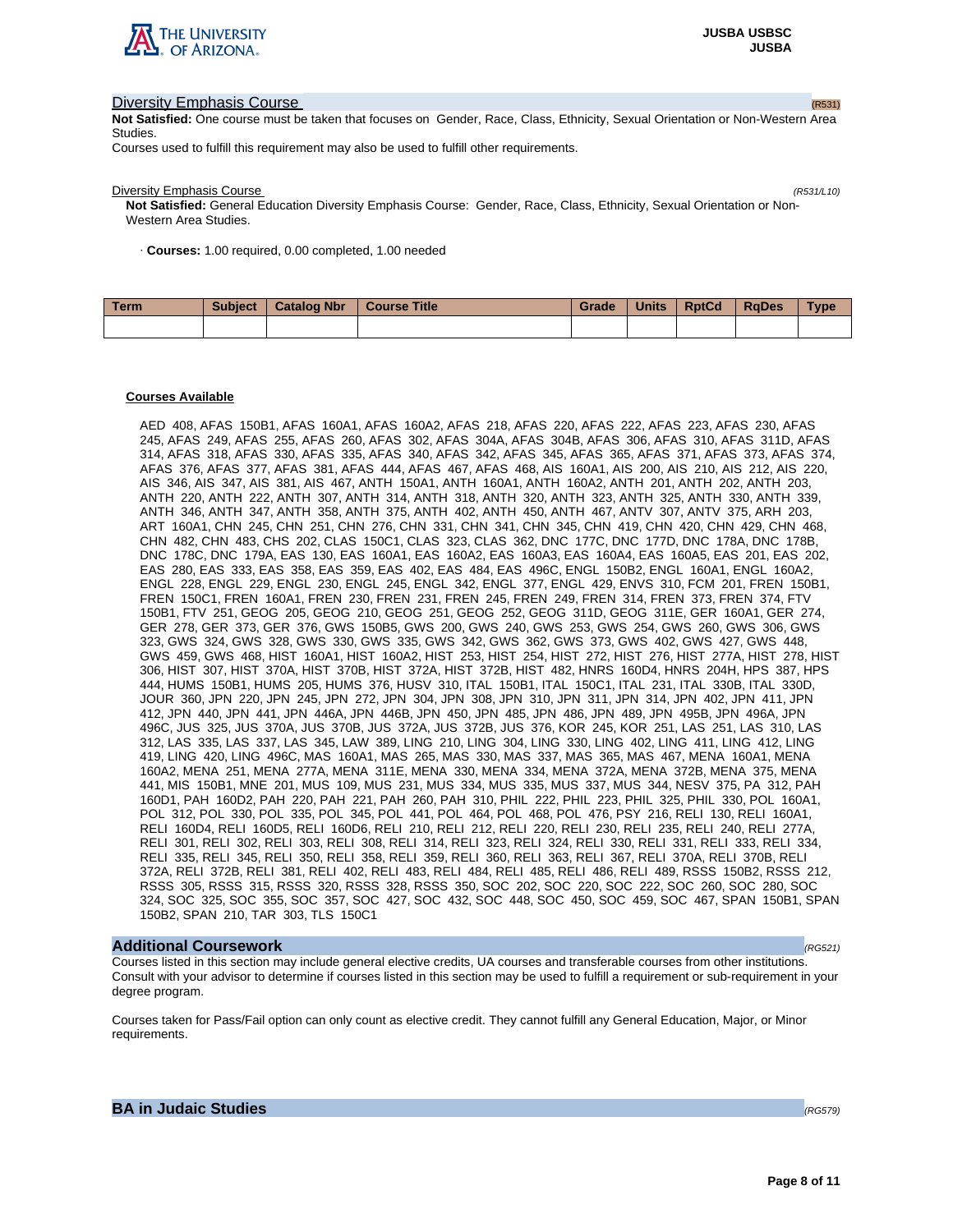

# **Overall Requirement Not Satisfied:** Bachelor of Arts in Judaic Studies

# **Judaic Studies Major** (R798)

**Overall Requirement Not Satisfied:** Judaic Studies Major Coursework. A maximum of 9 units of Independent Study courses may count toward the major.

# 1. Fourth Semester Hebrew Course (R798/L10)

**Not Satisfied:** The fourth semester Hebrew competency may be met by the successful completion of JUS 203B, or by successfully completing the UA's official Credit by Exam process for 203B with a grade of C or better. For Judaic Studies students who are double majors, competency may also be met by fourth semester proficiency with a grade of C or better in those foreign languages spoken by Jewish communities as approved by the Judaic Studies Undergraduate Advisor. Other languages may include Arabic, Farsi, French, German, Italian, Polish, Portuguese, Russian, Spanish, and Turkish.

· **Courses:** 1.00 required, 0.00 completed, 1.00 needed

| Term | <b>Subject</b> | <b>Catalog Nbr</b> | <b>Course Title</b> | Grade | <b>Units</b> | <b>RptCd</b> | RaDes | <b>Type</b> |
|------|----------------|--------------------|---------------------|-------|--------------|--------------|-------|-------------|
|      |                |                    |                     |       |              |              |       |             |

# **Courses Available**

JUS 203B, MENA 203B

## 2. Jewish Civilization (R798/L25)

**Not Satisfied:** Complete 1 course.

· **Courses:** 1.00 required, 0.00 completed, 1.00 needed

| <b>Term</b> | <b>Subject</b> | <b>Catalog Nbr</b> | <b>Course Title</b> | Grade | <b>Units</b> | <b>RptCd</b> | RaDes | <b>Type</b> |
|-------------|----------------|--------------------|---------------------|-------|--------------|--------------|-------|-------------|
|             | JUS            | 301                |                     |       |              |              |       |             |

# **Courses Available**

JUS 301

3. Electives (R798/L60)

**Not Satisfied:** Complete 23 units.

· **Units:** 23.00 required, 0.00 completed, 23.00 needed

| <b>Term</b> | <b>Subject</b> | <b>Catalog Nbr</b> | <b>Course Title</b> | Grade | <b>Units</b> | <b>RptCd</b> | <b>RqDes</b> | <b>Type</b> |
|-------------|----------------|--------------------|---------------------|-------|--------------|--------------|--------------|-------------|
|             |                |                    |                     |       |              |              |              |             |
|             |                |                    |                     |       |              |              |              |             |
|             |                |                    |                     |       |              |              |              |             |
|             |                |                    |                     |       |              |              |              |             |
|             |                |                    |                     |       |              |              |              |             |
|             |                |                    |                     |       |              |              |              |             |
|             |                |                    |                     |       |              |              |              |             |
|             |                |                    |                     |       |              |              |              |             |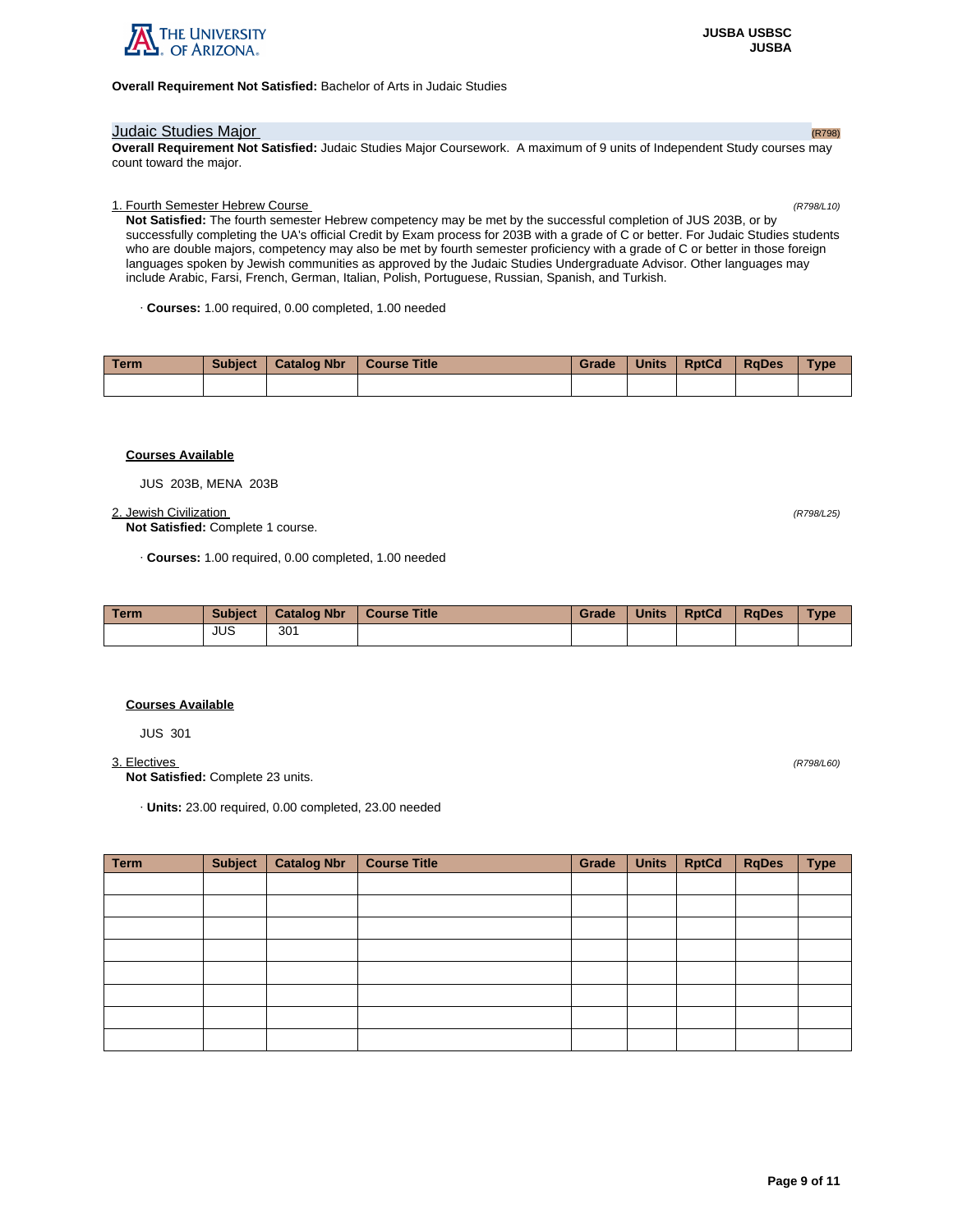

JUS 3TR, JUS 203A, JUS 303A, JUS 303B, JUS 310, JUS 321, JUS 322, JUS 325, JUS 329, JUS 332, JUS 348, JUS 370A, JUS 370B, JUS 372A, JUS 372B, JUS 374, JUS 376, JUS 377, JUS 382A, JUS 382B, JUS 384, JUS 387, JUS 389, JUS 394, JUS 396, JUS 399, JUS 399H, JUS 405, JUS 409A, JUS 409B, JUS 415, JUS 418, JUS 426, JUS 435, JUS 438, JUS 440, JUS 449, JUS 452, JUS 453, JUS 454, JUS 456, JUS 481, JUS 493, JUS 493H, JUS 494, JUS 495G, JUS 496, JUS 496H, JUS 498, JUS 498H, JUS 499, JUS 499H, MENA 203A

# Judaic Studies Major Graduation Requirements (R799) Contract Contract Contract Contract Contract Contract Contract Contract Contract Contract Contract Contract Contract Contract Contract Contract Contract Contract Contract **Overall Requirement Not Satisfied:** Judaic Studies Major Graduation Requirements

Mid Career Writing Assessment (R799/L5)

**Not Satisfied:** Complete 2nd semester English Composition with a B grade or higher. Students who do not earn a grade of B or better in 2nd semester English Composition must also satisfy a college or department writing requirement. Consult your major advisor if you do not earn a grade of B in 2nd semester English Composition.

· **Courses:** 1.00 required, 0.00 completed, 1.00 needed

| Term | <b>Subject</b> | Catalog Nbr   Course Title | <b>Grade</b> | Units RptCd | <b>RaDes</b> | Type |
|------|----------------|----------------------------|--------------|-------------|--------------|------|
|      |                |                            |              |             |              |      |

Major Units (R799/L10)

**Not Satisfied:** A minimum of 31 units must be completed in the major.

· **Units:** 31.00 required, 0.00 completed, 31.00 needed

| <b>Term</b> | Subject | <b>Catalog Nbr</b> | <b>Course Title</b> | Grade | <b>Units</b> | <b>RptCd</b> | <b>RqDes</b> | <b>Type</b> |
|-------------|---------|--------------------|---------------------|-------|--------------|--------------|--------------|-------------|
|             |         |                    |                     |       |              |              |              |             |
|             |         |                    |                     |       |              |              |              |             |
|             |         |                    |                     |       |              |              |              |             |
|             |         |                    |                     |       |              |              |              |             |
|             |         |                    |                     |       |              |              |              |             |
|             |         |                    |                     |       |              |              |              |             |
|             |         |                    |                     |       |              |              |              |             |
|             |         |                    |                     |       |              |              |              |             |
|             |         |                    |                     |       |              |              |              |             |
|             |         |                    |                     |       |              |              |              |             |
|             |         |                    |                     |       |              |              |              |             |

Major GPA (R799/L20)

**Satisfied:** A minimum 2.0 GPA is required in the major coursework.

· **GPA:** 2.000 required, 0.000 completed

Major Residency (R799/L30)

**Not Satisfied:** A minimum of 18 units in the pre-major, supporting coursework, professional core, and/or major must be taken at the University of Arizona.

· **Units:** 18.00 required, 0.00 completed, 18.00 needed